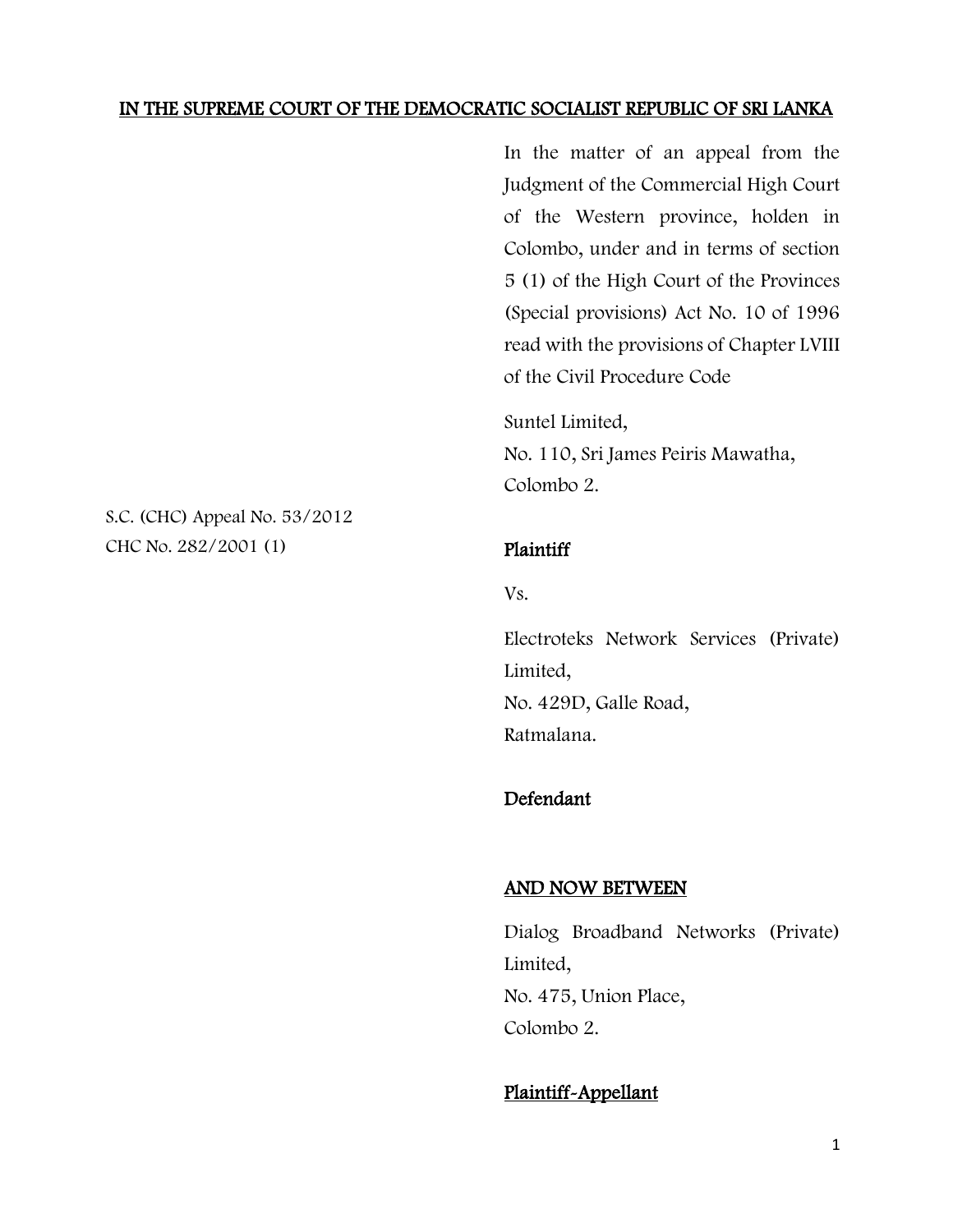Vs.

Electroteks Network Services (Private) Limited, No. 429D, Galle Road, Ratmalana.

# Defendant-Respondent

- Before: Buwaneka Aluwihare PC. J Sisira J. de Abrew J Nalin Perera J.
- Counsel: K. Kang-Isvaran PC with Avindra Rodrigo, Lakshmanan Jeyakumar and Aruna De Silva instructed by M/S F.J & G. de Saram for the Plaintiff- Appellant

Thishya Weragoda with Pulasthi Rupasinghe, Iresha Seneviratne, Chinthaka Sugathapala & Lilanthi de Silva for the Defendant-Respondent

Argued on: 18<sup>th</sup> and 19<sup>th</sup> of October 2016

Decided on: 12 December-2018

# Aluwihare PC. J,

This is an appeal preferred against a judgment handed-down by the Commercial High Court.

The Plaintiff-Appellant challenges the judgment on the following grounds;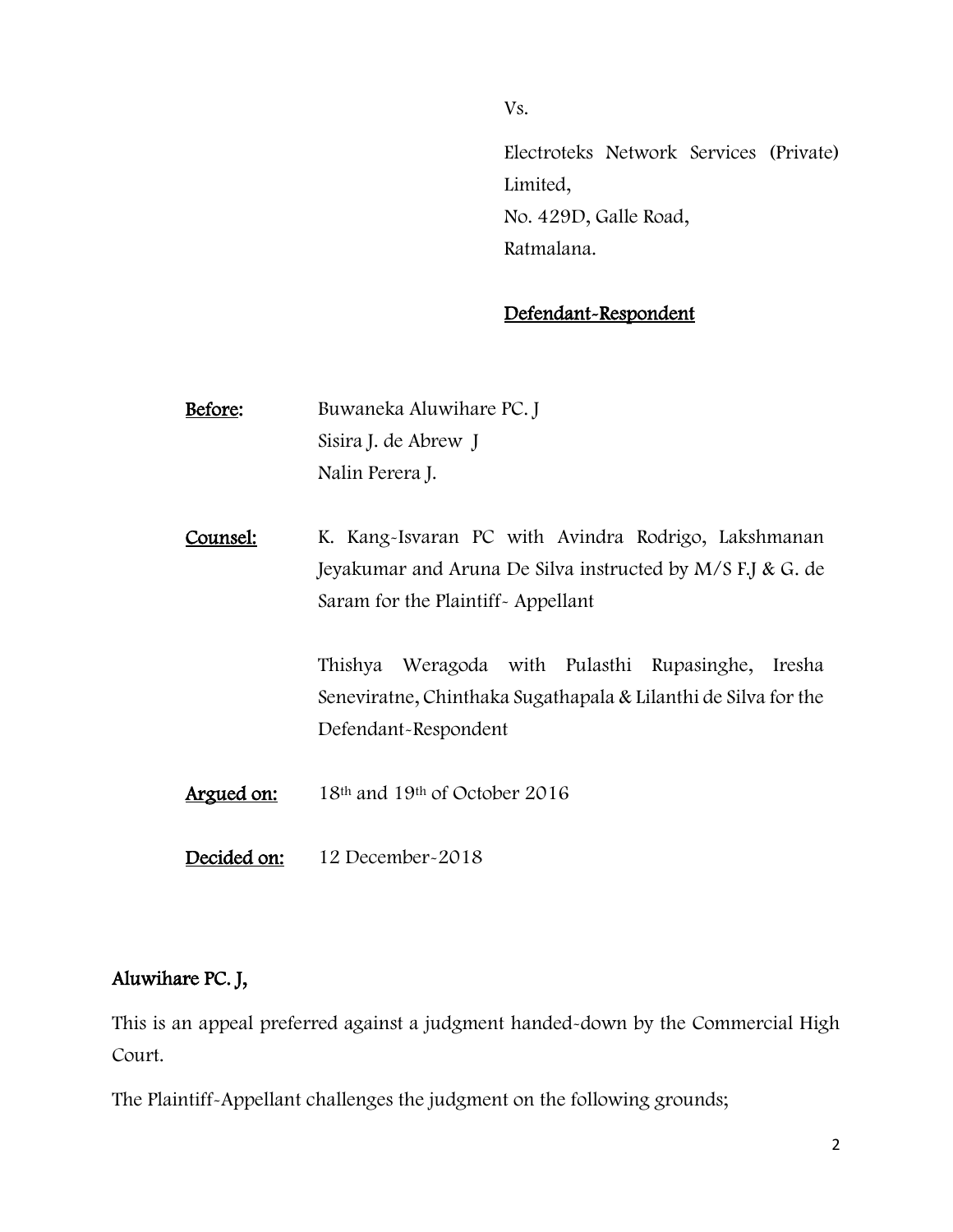- 1. That the judgment is not a judgement within section 187 of the Civil Procedure Code;
- 2. That the Defendant-Respondent's claim for damages for loss of reputation and Goodwill cannot be sustained in law;
- 3. That the Defendant-Respondent carries out an illegal business and therefore not entitled to damages.

At the outset, I wish to note the disinclination to proceed on the question of illegality. A perusal of the brief demonstrates that the Plaintiff-Appellant had not strenuously pursued this claim in the lower court. I am hesitant to allow the Plaintiff-Appellant to raise this ground for the reason that the trial judge did not have the benefit of hearing it to the full extent.

This being a direct appeal, there are no specific questions of law on which leave has been granted. Therefore, I intend to examine the judgment in its entirety without solely limiting myself to the grounds raised by the Plaintiff-Appellant.

The Plaintiff-Appellant, originally incorporated as Telia Lanka (Private Limited) and thereafter named as Suntel (Private Limited), instituted action in Commercial High Court for the recovery of Rs. 68, 765, 407/91 from the Defendant-Respondent. This sum was due pursuant to a series of agreements entered into between the Plaintiff – Appellant and the Defendant - Respondent for the provision of some Telephone lines.

Pursuant to the framework agreement dated 29th May 1998 the parties agreed to the provision of one "E1 link". This framework Agreement was in two parts signed in the same month and are marked  $D2(ii)(iii)$  by the Defendant- Respondent and P4, P5 by the Plaintiff – Appellant. It is common ground between the parties that one E1 link carries 30 simultaneous telephone connections. Although under D2 (ii)(iii)/P4, P5 parties first commissioned only one E1 link, this number was progressively increased to two E1 links in October 1998 (D2(iv)(v)/P6,P7), ten E1 links in January 1999 (D2 (vi)(vii)/P8,P9), twenty E1 links in August 1999 (D2 (viii)(ix)/P10,P11) and twenty-two E1 links in October 1999 (D2 (x)/P12).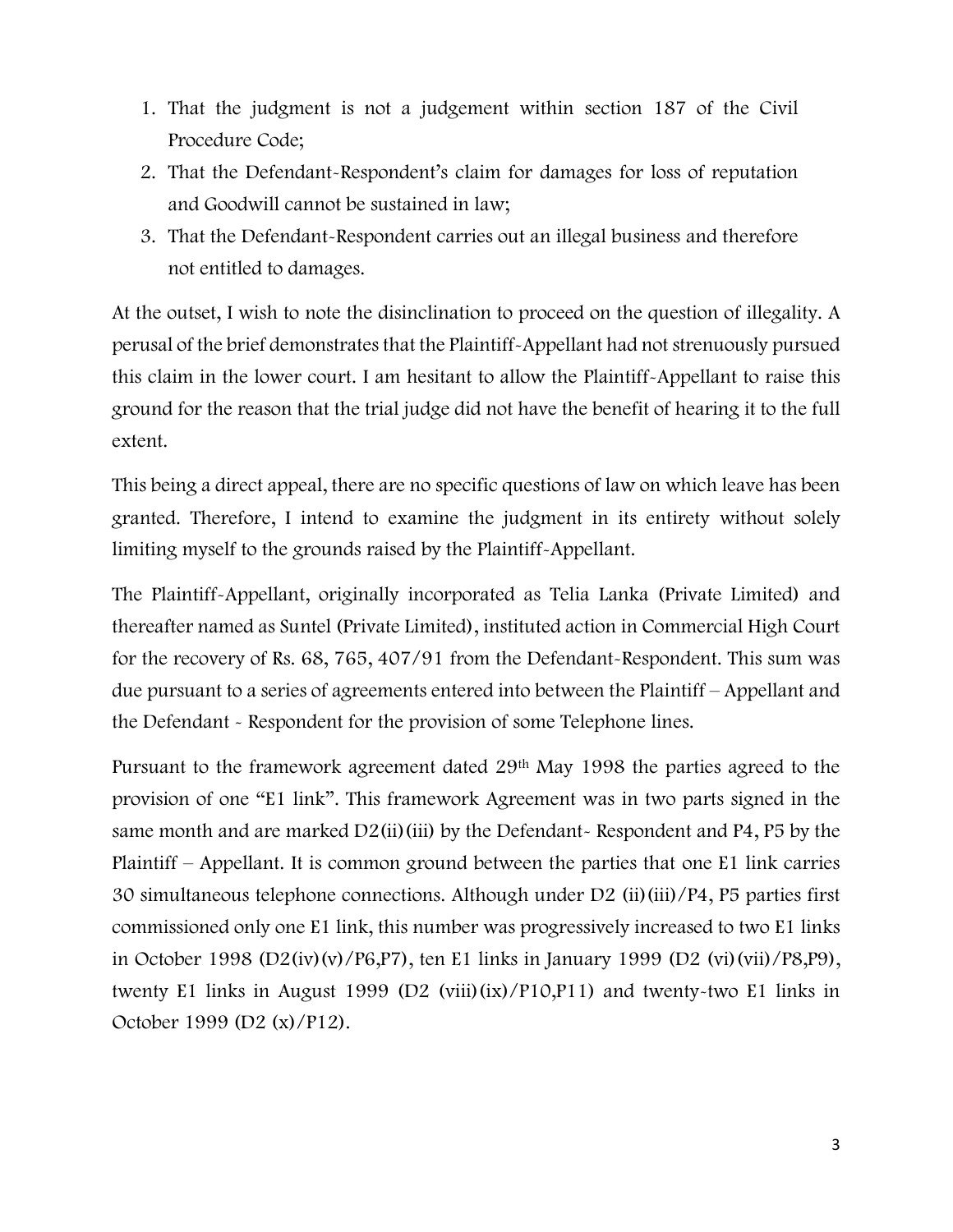The Agreements, the alleged breach of which constitutes the cause of action in this case, are the Agreements entered into by the Parties in August 1999 and October 1999. In terms of the agreement marked D2 (ix)/P11, the Plaintiff-Appellant agreed to;

- 1. Provide the required number of E1 links to the Defendant-Respondent free of charge;
- 2. Commission and upkeep the links
- 3. Provide and install at its cost any special equipment to provide high quality service
- 4. Maintain the said special equipment
- 5. Provide uninterrupted telecommunication facilities and guarantee quality to be on par or above the industry standards.

In terms of the same agreement, the Defendant-Respondent agreed to;

- 1. Connect the new links to their existing system immediately.
- 2. Provide free of charge the space, electric outlets, power supply and airconditioned room to maintain the equipment.
- 3. Provide sufficient security for the said Equipment and shall bear any loss for unauthorized tampering with the same.
- 4. Ensure that Rs. 4,000,000 worth outbound traffic per month (call charges only) from all twenty E1 links combined would be diverted through the Suntel Network, in the first two years of operation.

In October 1999, by the agreement marked D2 (x)/P12, the aforementioned clause 4 of the Defendant-Respondent's obligations was amended as follows;

"ENSPL shall ensure the sum of Rs. 20,000,000 worth of outbound traffic per month from 22 E1 links combined will be diverted through the Suntel network in first two years of operation."

Thereafter, the parties proceeded with the installation and operationalized the system. The Plaintiff-Appellant forwarded monthly invoices and the Defendant-Respondent settled them from time to time.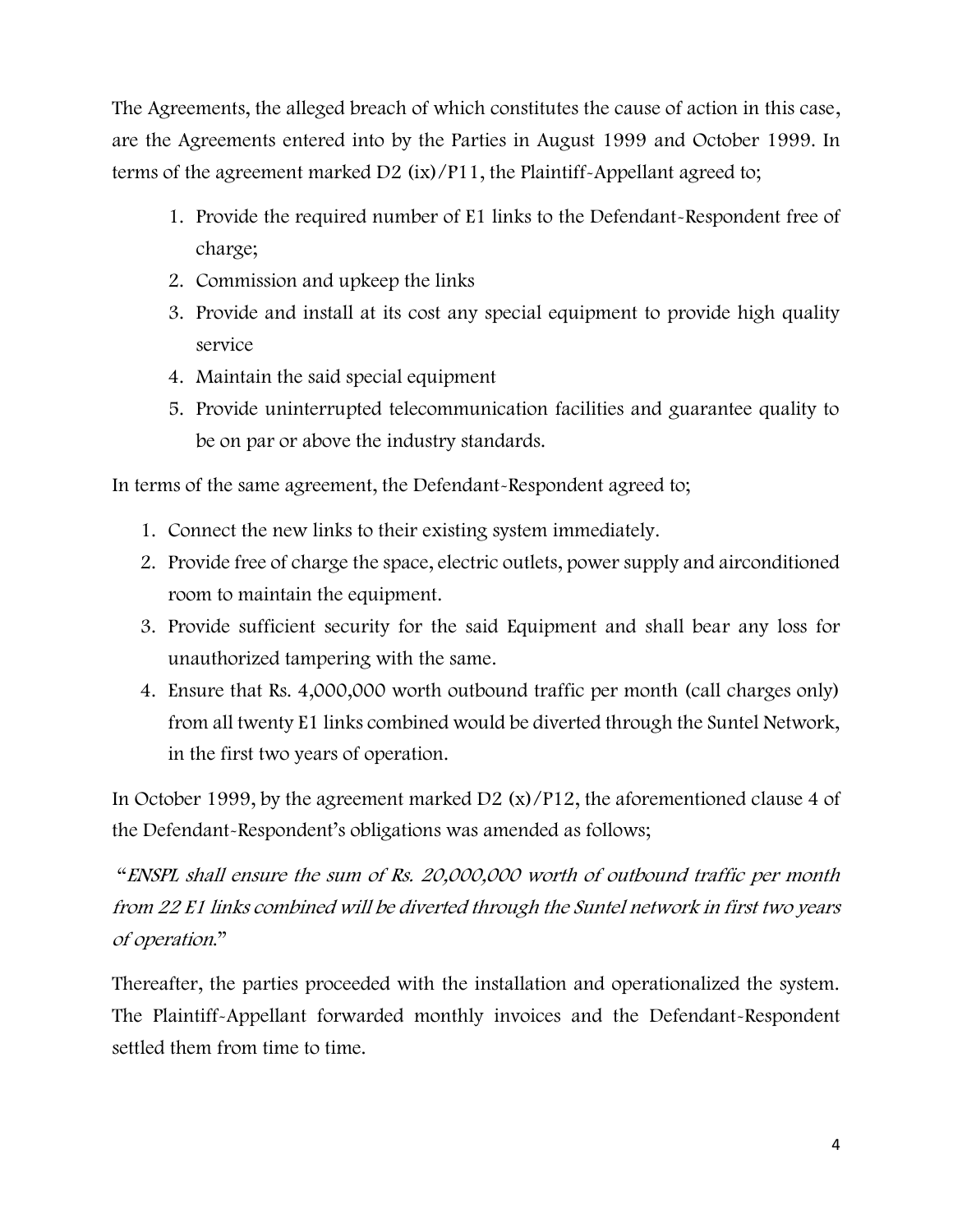As this state of affairs continued, on 15th June 2000, the Defendant-Respondent informed the Plaintiff-Appellant through a letter marked "D4" that they have only received fifteen E1 links from the promised total of twenty-two. In view of this, the Defendant-Respondent suggested a modification of the minimum monthly commitment—to pay only 2/3rd of the monthly payment. At the bottom of the letter there was space reserved for the signature of the Plaintiff-Appellant, to sign and return if they agreed to the modification of the contract. However, this letter was never signed by the Plaintiff-Appellant.

On 20th July 2000 the Plaintiff-Appellant sent a telefax "P15", informing the Defendant-Respondent that the Respondent had only activated 14 E1 links and that 08 more links were available for commissioning at the Respondent's end.

It is important to note that the parties continued to charge and pay Rs. 20, 000,000 as agreed amidst the exchange of these letters.

In August 2000, the Plaintiff- Appellant brought to the attention of the Defendant-Respondent that their account balance stood at Rs. 75, 554, 382/99. On 11th September 2000, through the letter marked "P18", the Plaintiff Appellant again informed the Defendant-Respondent to settle in full their outstanding payments before 14th September 2000 to avoid disconnection of service.

The Defendant-Respondent responded to this with a letter dated 13th September 2000 marked "D7." In the said letter they disputed the amount in the invoice and informed the Plaintiff Appellant that there was only one invoice to be settled. Consequently, the Defendant-Respondent made a payment of Rs. 20,000,000 on 25th September 2000. This payment was brought to the attention of the Plaintiff-Appellant via letter dated 25th September 2009 marked D9 (d) and was also duly noted in the Plaintiff-Appellant's accounts as shown in "P19".

However, even upon making this payment, the Defendant-Respondent had an outstanding balance of Rs. 69, 309, 219/95 to be settled as at September 2000. On account of this outstanding amount, the Plaintiff-Appellant terminated the service agreement on 26th September 2000.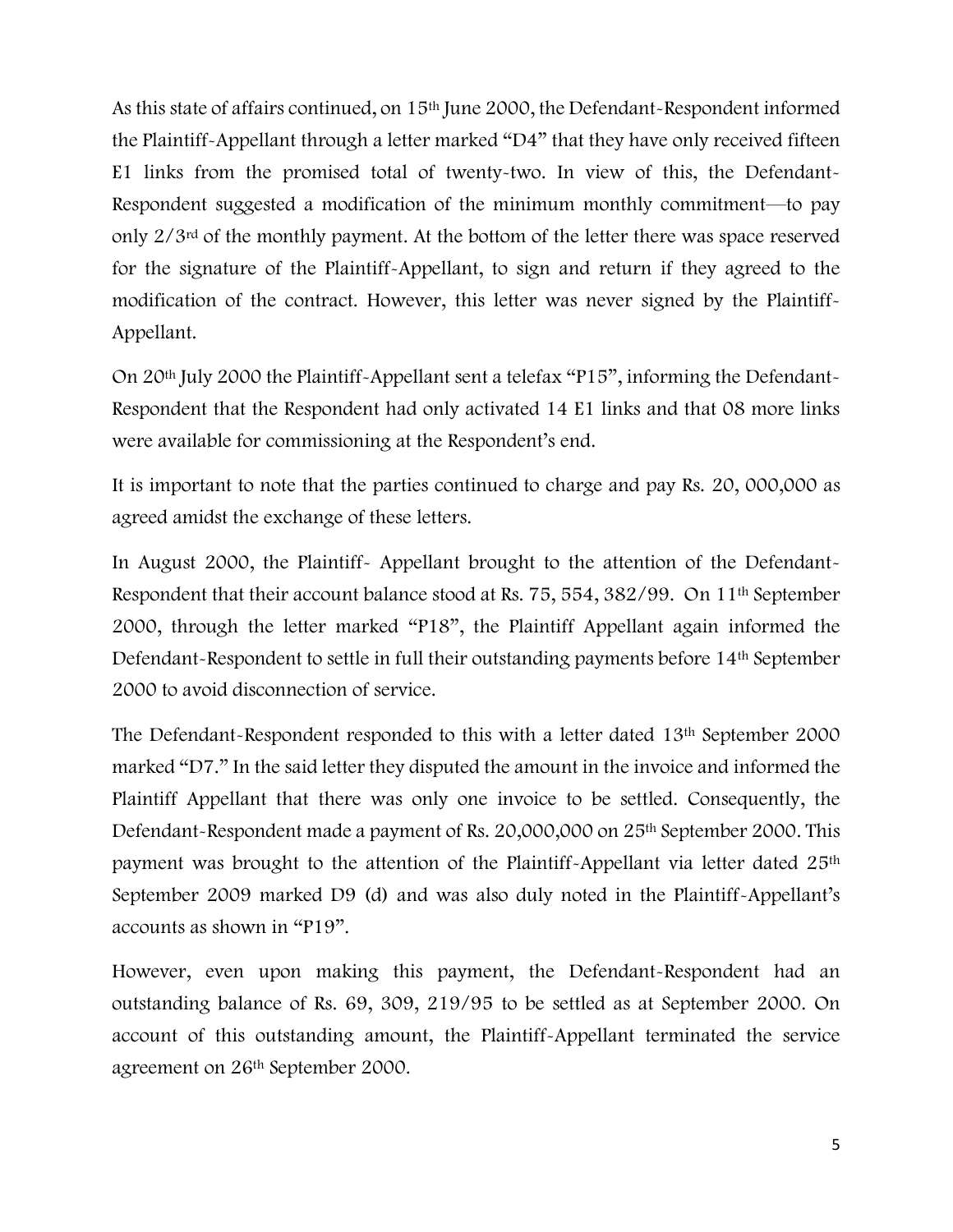When the Plaintiff-Appellant instituted action in the Commercial High Court to recover the said 69, 309, 219/95 rupees, the Defendant-Respondent made a counter-claim on the basis that the Plaintiff Appellant had only provided 415 lines to the Defendant – Respondent (*vide* paragraph 11 (අං) of the Answer dated 30<sup>th</sup> May 2002), and that the Defendant-Respondent was only required to pay 2/3rd of the minimum monthly commitment of 20, 000, 000 rupees. They further claimed in reconvention a sum of Rs. 41, 040, 185/12 rupees which they claimed was an overpayment. In addition, the Defendant-Respondent claimed damages estimated at Rs. 4180 million as the second claim in reconvention.

When the trial was in process, the Plaintiff-Appellant withdrew their claim due to the non-availability of a material witness. Thereafter, the trial proceeded on the Defendant-Respondent's counter claim and on 24.02.2012 the learned High Court Judge delivered the judgment in favour of the Defendant-Respondent.

The key question which needs to be decided in this case is whether the Plaintiff-Appellant provided only 415 lines to the Defendant-Respondent in violation of the Framework Agreement. The learned trial judge decided in favour of the Defendant-Respondent relying primarily on the document marked "D4" which is a letter dated 15th June 2000 sent by the Defendant-Respondent to Plaintiff-Appellant informing, *inter alia*, that they had received only 415 lines as at May 2000.

The learned High Court judge has remarked: "But it is abundantly clear that the Document marked P4 is indicative of the fact that the supply of the said telecommunication lines were only 415 and not 660. If the plaintiff has provided the 22 E1 links there was no necessity for the Defendant to write the said letter marked D4" (vide p. 866 of the brief)

This is the only reason given by the learned judge for deciding that the Plaintiff-Appellant breached the contract by providing only 415 lines. There is a striking absence of any evaluation of the competing evidence. In its place, there is a reproduction of witness accounts, and a verbatim reproduction of issues and admissions made by the parties. Since the impugned judgment does not contain any reasons for disregarding other evidence, it is incumbent upon this Court to verify whether the decision is in fact supported by the evidence made available by the parties.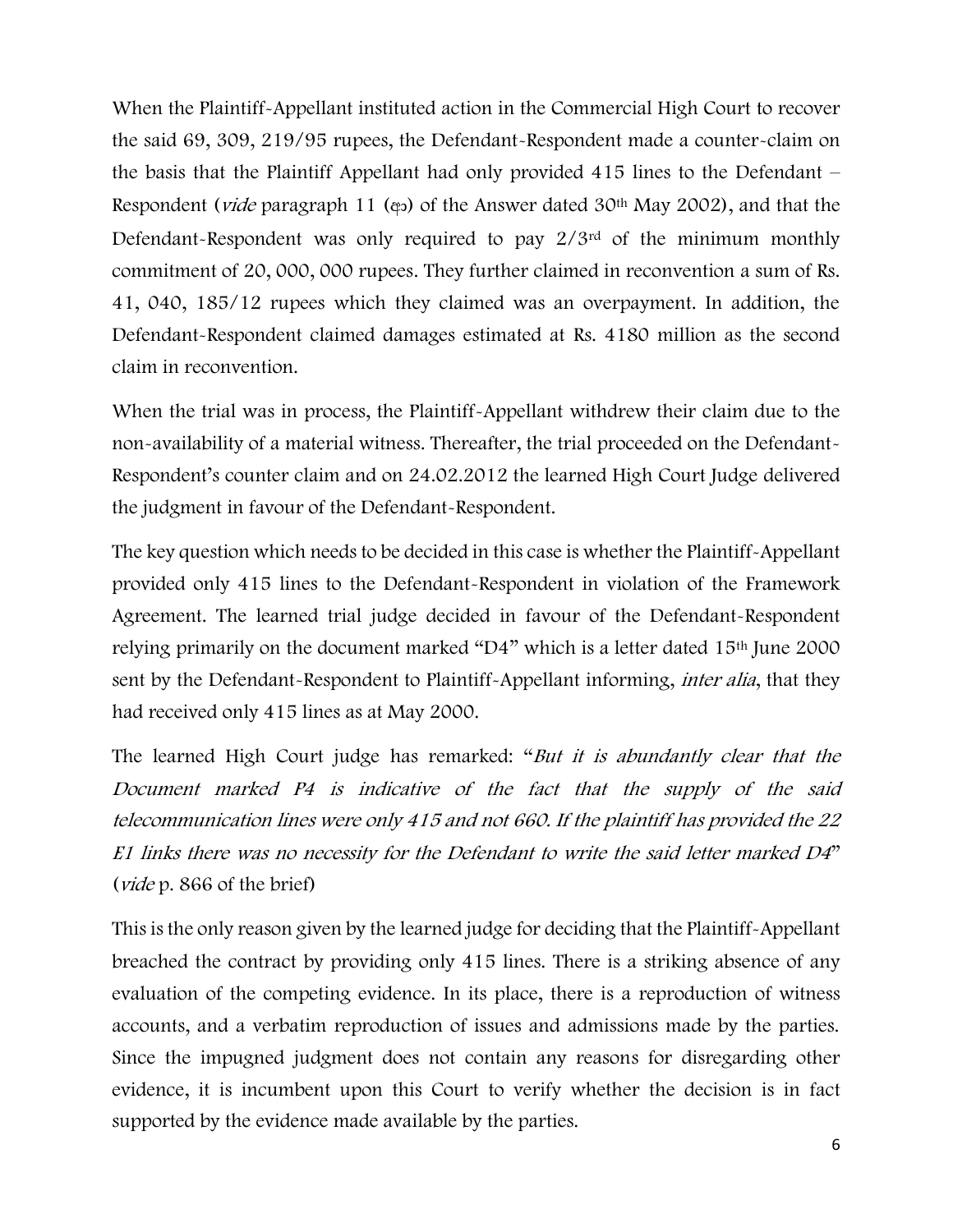Prior to delving into the issue, I consider it necessary to clarify certain peripheral concerns which although peripheral, hold much significance for the proper evaluation of evidence.

As per the Agreement marked "D2 (ix)/P11 and D2 (x)/P12" the Defendant-Respondent undertook mainly two obligations. To quote the exact words in the Agreement

"Clause 2 (1) ENSPL shall connect the ten new E1 links to the existing system immediately"

"Clause 2 (4) ENPSL shall ensure that a sum of Rs. 4, 000, 000  $/=(Rupees Four Million)$ worth of outbound traffic per month (Call Charges only) from all twenty E1 links combined (The ten new E1 links and the existing ten E1 links) would be diverted through the Suntel Netwrok, in the first two years of operation"

This Clause 2 (4) was amended subsequently to read as follows;

"ENSPL shall ensure that a sum of Rs. 20, 000, 000/- (Rupees Twenty Million) worth of outbound traffic per month from 22 E1 links combined will be diverted through the Suntel network in first two years of operation"

The amendment is significant mainly for the reason that it increased the minimum monthly commitment from Four Million to Twenty Million.

Thus, as apparent from the Agreement, the Defendant-Respondent had an obligation to "immediately connect the links to the existing system" and pay a minimum monthly commitment of Rs. 20, 000, 000 as call charges. Furthermore, the Defendant-Respondent also agreed that "in the event that the actual call charges in respect of the Contract in any particular month is less than the minimum monthly call charge, we hereby agree to pay the minimum monthly call charge in lieu of the actual call charge for the relevant month."

In terms of the Agreement the minimum monthly commitment was agreed in respect of "call charges." There is no ambiguity in this regard. There is nothing in the agreement to suggest that the minimum monthly commitment is used interchangeably to refer to the 'rental'.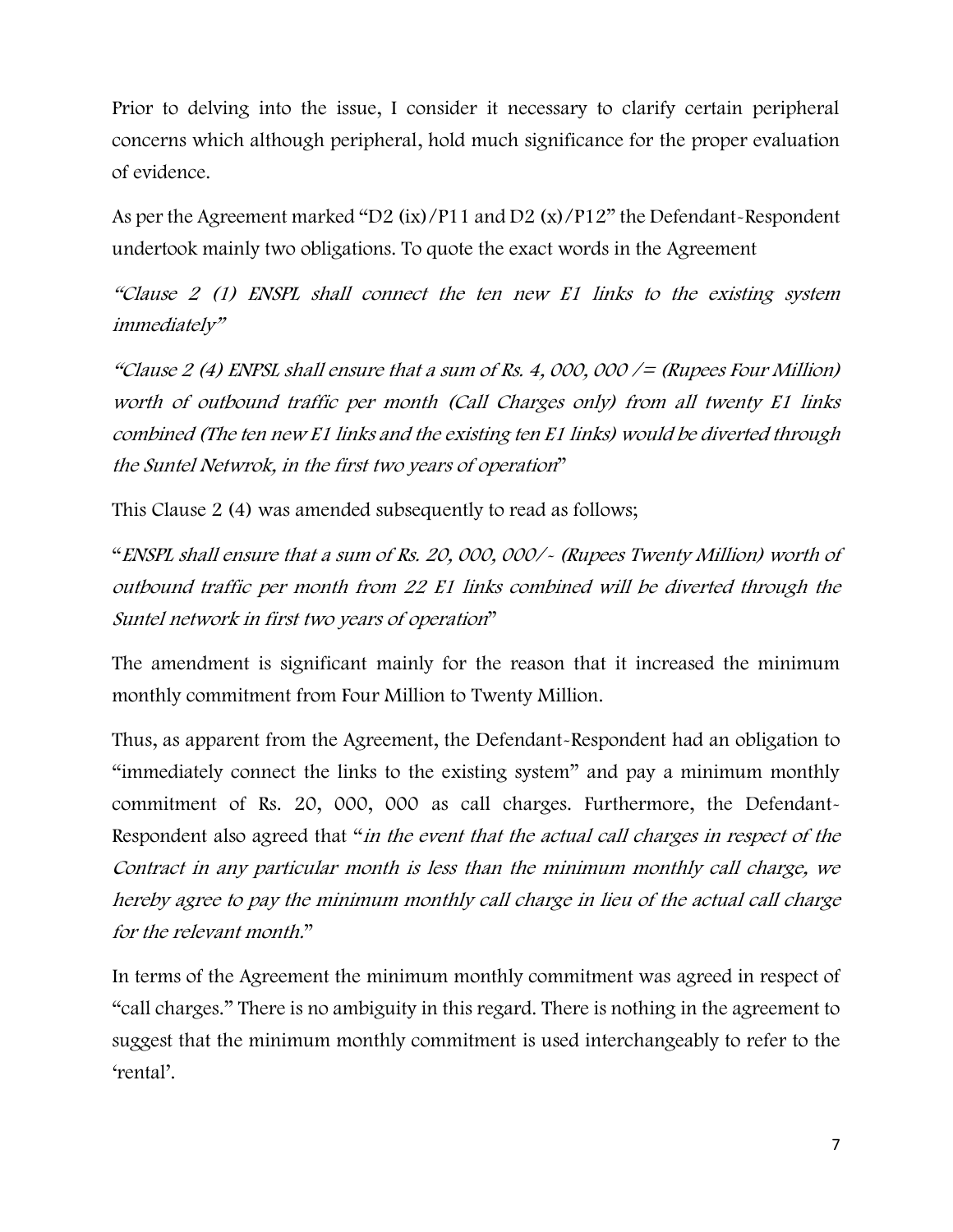With that I now turn to consider whether the evidence supports the findings made by the learned High Court judge.

At the trial, Defendant-Respondent sought to establish its case on two grounds; firstly, they contended that the Plaintiff-Appellant provided only 415 telephone lines; Secondly that there were irregularities in the Plaintiff-Appellant's accounts. During the appeal, they raised an additional ground—as an extension of the first ground—that the Plaintiff-Appellant agreed to modify the minimum commitment. To the extent possible, and for the sake of clarity, I will address the questions before us without deviating too much from the aforesaid structure.

The Defendant-Respondent's first argument relied on two factors. Firstly, they drew attention to the letter "D4", sent by them in June 2000, informing the Plaintiff Appellant that they had provided only 415 lines. It was solely based on "D4" that the Learned High Court Judge entered the judgment in favor of the Defendant-Respondent. However, in so doing, the learned High Court judge appeared to have overlooked several material documents filed by the Plaintiff-Appellant. Of particular interest is the failure to consider "P14" which is a telefax sent by the Plaintiff-Appellant to the Defendant-Respondent on 27th October 1999, informing that twenty-two E1 links in total had been activated as at October 1999 and were available for immediate commissioning. Another telefax informing the same, was sent in July 2000. The second telefax is marked "P15".

During cross examination, Mr. Abeywardena—the witness for the Defendant-Respondent—disputed receiving "P15" (vide p. 697 of the brief). However, they have at no point disputed "P14" which is the first letter sent by the Plaintiff-Appellant in October 1999 stating that "only 14EI' s are in operation and 08E1's terminated have not been activated at your end". This is significant because "P15" makes clear reference to the telefax dated 27th October 1999 ("P14").

Even if one were to disregard "P15", a cursory glance at "P14" unequivocally indicates that the Plaintiff-Appellant has in October 1999 brought to the attention of the Defendant Respondent that 08 E1 links were awaiting commissioning at their end. Nevertheless, no weight has been given to "P14" in the judgment, despite the fact that it stood uncontroverted by the Defendant-Respondent.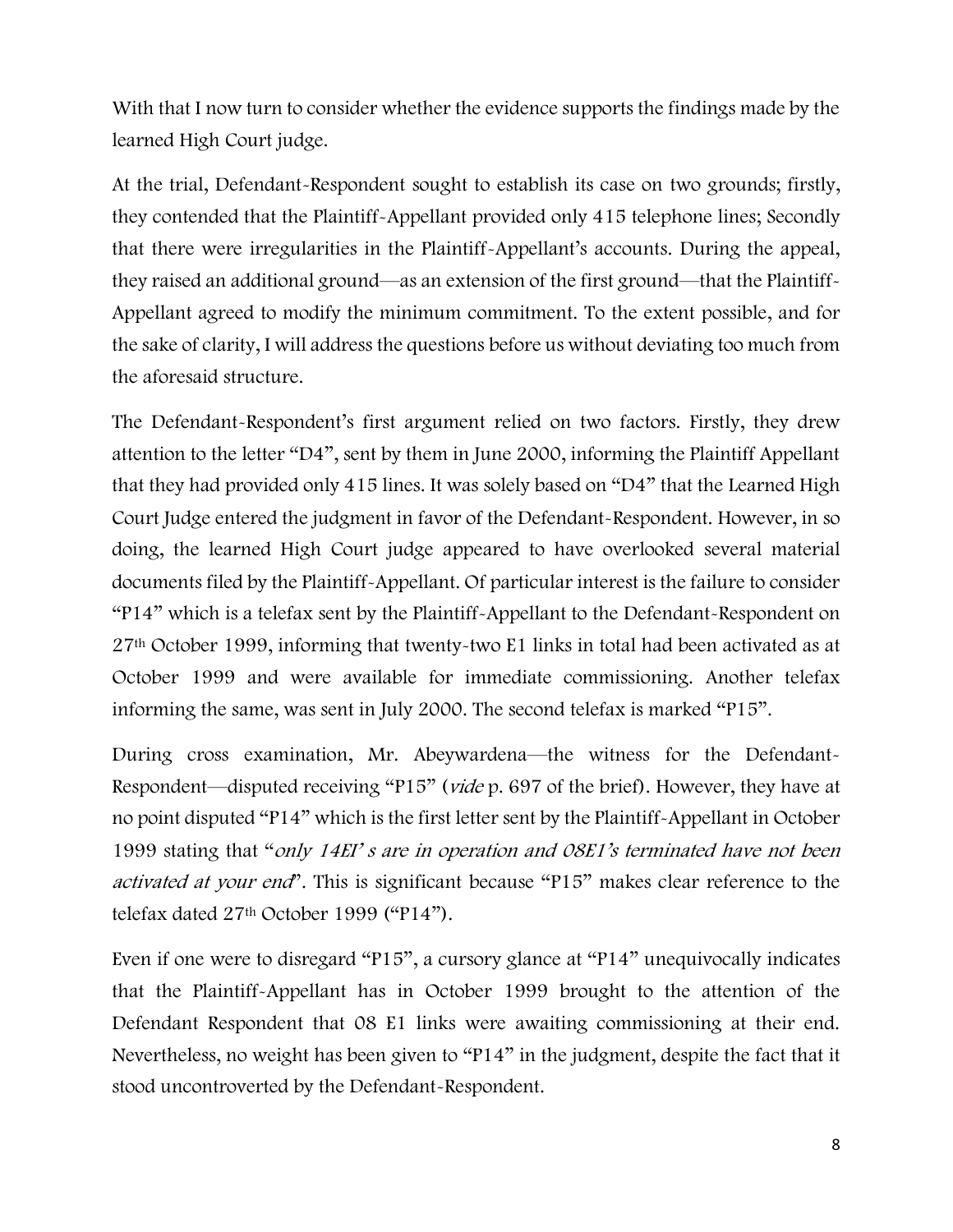During cross examination Mr. Abeywardena also took up the position that the Plaintiff-Appellant did not provide the necessary infrastructure for commissioning the twentytwo E1 links (vide pp. 694-696). At this point, he was questioned as to why he waited till June 2000, if it was apparent very early on, that the necessary infrastructure had not been provided. However, over and above the assertion that the Plaintiff-Appellant knew about the lack of infrastructure, Mr. Abeywardena failed to provide a sufficient explanation for this lapse. Neither has he produced any other proof to substantiate the said fact.

Secondly, the counsel for the Defendant-Respondent while Cross examining Mr. Thygaraja Prabhath—sole witness for the Plaintiff-Appellant, sought to reinforce the position with regard to 415 lines by referring to a rental charge of Rs. 91, 300 in August 2000.

```
"Q: Now there, they are charged the monthly rentals, correct?"
A; Correct
Q: And the monthly rentals are for the telephone lines that have been provided by 
you?
A; Yes
Q: and how many telephone lines now there are look at the monthly rental is 91, 
300 correct?
A: Yes
Q: now that is at 220 is how much, how many links, how many lines? Now look 
at the detailed bill you have charged per line 220 correct?
A: yes
Q: So that is 220/- rupees right? 
A: yes
…….
Q: now 91, 300 divided by 220 comes to 415?
A: Correct"
```
(vide pp. 849, 850 of the brief)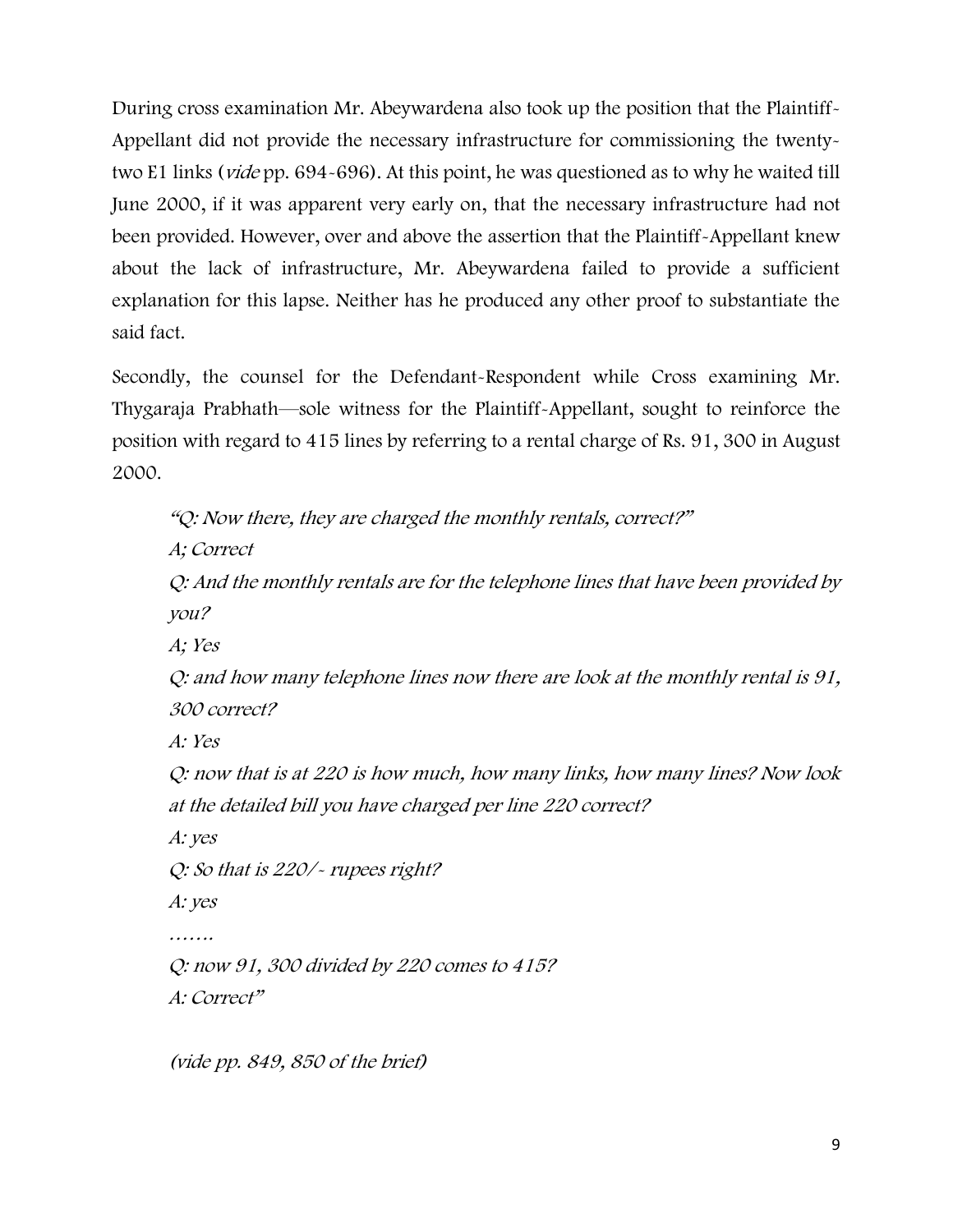Accordingly, the Defendant-Respondent sought to argue that the reason why the appellant charged 91, 300/- was because they had only provided 415 lines. The simple math they put forward was that 91, 300 divided by 220 is 415. While there is no doubt as to the accuracy of this calculation, what the Counsel for the Defendant-Respondent failed to appreciate was that the said sum of 91, 300/- was the amount charged for the rental in respect of the activated lines.

In fact, Mr. Thyagaraja consistently maintained that the rental is charged only for the number of activated lines.

"Q: Therefore, I am suggesting to you that you did not at any stage supply more than 415 telephone lines?

A: 415 that was in service when it is in use only it is charged for the rental […] ….

Q; I am suggesting to you that you rented or you made available to the defendant only 415 telephone lines?

A: Once the telephone lines are made active and provided when it is used in the service […] so only after that the bill will reflect the rental component. What I was referring is that we have installed the infrastructure and extended the E1facilities to the defendant's premises but it was not in service. Only the 14 were in service others were at his door steps but it was not used because of that it was not coming into the picture.

Q: Now witness, when you rent a telephone to a consumer whether he uses or charge, he has to pay yearly rental is that correct?

A: If he is not using, it is not charged.

Q: The consumer has to pay the rental correct?

A: Once we complete our installations when the customer starts using … that is after commissioning and putting in to service, it is not using still it is charged. But before putting it in to service it is not charged" (vide pp. 950,951 of the brief)

The evidence of Mr. Thyagaraja remains consistent. His credibility has not been doubted by the learned High Court Judge nor is there any observation to the effect that there were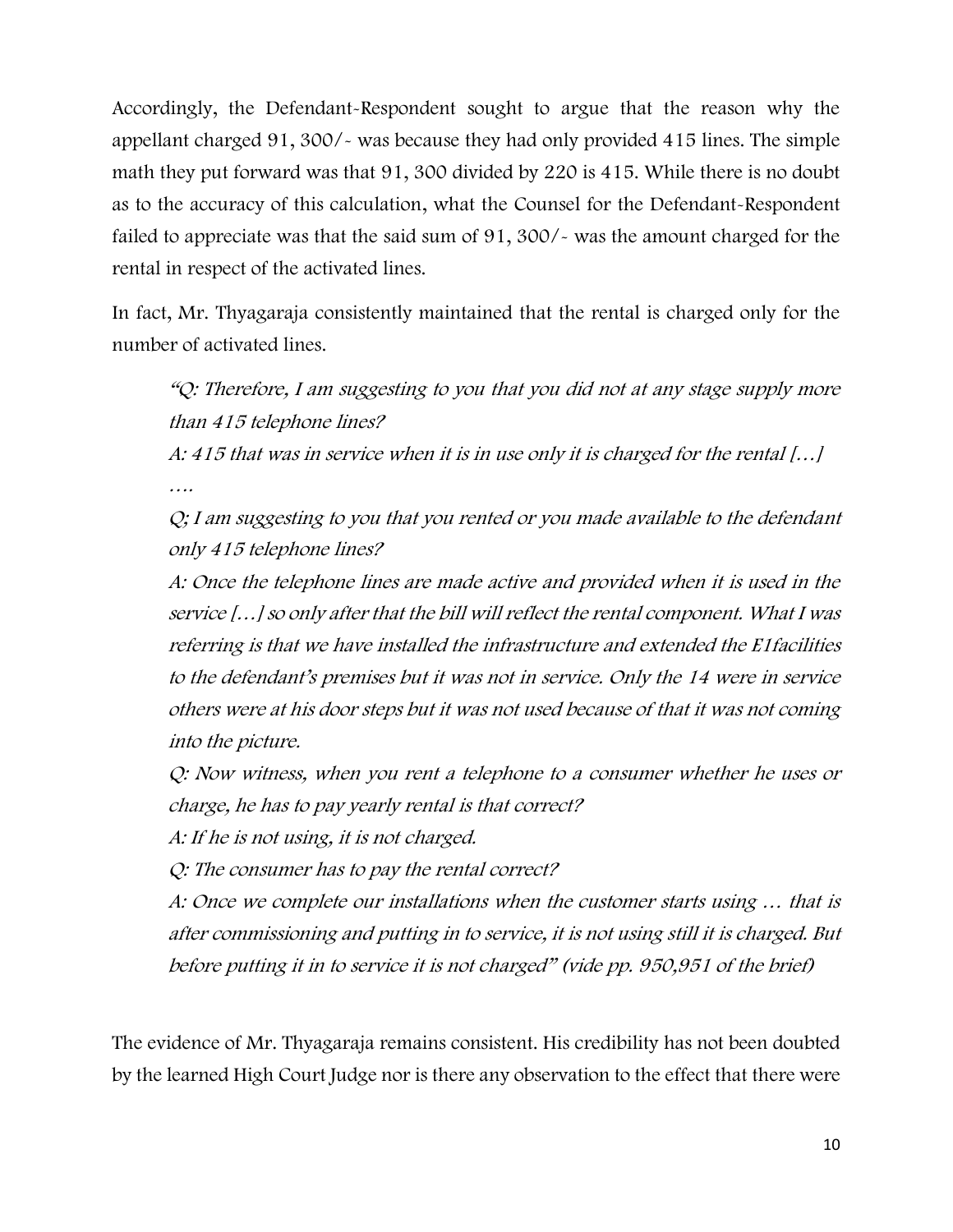contradictions in his position. Yet this position has been rejected by the learned trial judge without giving any reasons.

In any event, the charge of 91, 300 /- rupees cannot conclusively prove that the Plaintiff-Appellant had failed to provide all twenty-two E1 links. As clearly stated in the Agreement, the onus to connect the lines to the system remained with the Defendant-Respondent. Thus, at the most, activated 415 lines could only mean two things;

either the Plaintiff-Appellant did not provide the requisite number of links and therefore the Defendant-Respondent could not activate them; or

the Plaintiff-Appellant provided the requisite number of lines but the Defendant-Respondent did not activate them.

It does nothing beyond confirming that 415 lines were in operation. Regrettably, the learned High Court Judge misdirected herself in assuming that 415 activated lines is synonymous with non-provision of twenty-two E1 links. She had no basis when she concluded that "Further the above witness was also encountered by the Counsel for the Defendant regarding D3 which clearly indicates the fact that the plaintiff had supplied only 415 telephone lines to the defendant" (vide page 14 of the Judgment)

Where this is the case, the only factor which lent credence to the Defendant-Respondent's version then was the letter "D4." It was through "D4" that the Defendant-Respondent first brought to the attention of the Plaintiff-Appellant that they had received only 415 lines. In contradistinction to this, there is "P14" which indicates that in October 1999 the Plaintiff-Appellant had activated twenty-two E1 links and made them available for commissioning. Thus, it was incumbent on the learned High Court Judge to note her reasons for rejecting "P14", if she in fact decided to reject it.

On page 10 of the judgment, the learned High Court Judge has stated: "The plaintiff by purported Fax dated 20th July 2000 has admitted that till then only 14 E1 links were in operation. The said fax has been marked D5."

This document marked "D5" is an identical copy of "P15". The document "D5" / "P15" establishes two factors that are relevant for the case;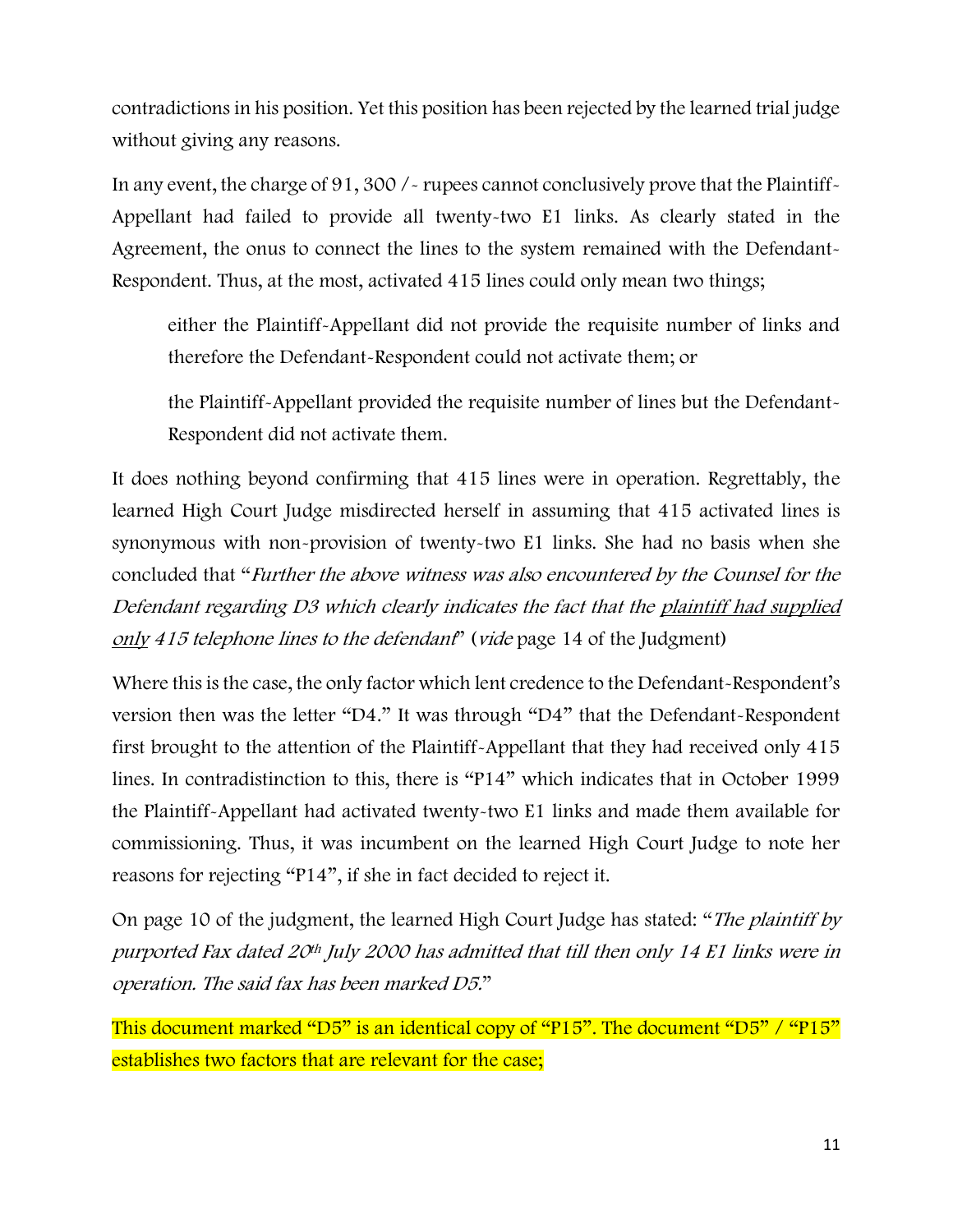Firstly, that the plaintiff-appellant had sent a fax in October 1999 informing that they have activated twenty-two E1 links on their end and that those lines were available for commissioning; (this fax is the document marked "P14")

Secondly, that on 20th July 2000, the plaintiff-appellant informed that only fourteen E1 links were in operation.

If the learned High Court judge relied on "D5" to state that "only 14 EI links were in operation", she could not have overlooked the other portion of the same document which refers to the fax sent in October 1999 (which is marked "P14"). The document marked "D5/ P15" must be accepted as a whole and not in a piecemeal manner. The learned High Court Judge could not reprobate and approbate portions of one single document.

By relying on "D5/P15", she opened herself to three irresistible findings;

Firstly, that both as at October 1999 and July 2000, only fourteen E1 links were in operation,

secondly, that at both points of time, the Plaintiff-Appellant had activated twentytwo E1 links from their end and

thirdly, that at both points of time the Defendant-Respondent has failed to connect the remaining eight E1 links to their system.

On the other hand, even if the learned High Court Judge rejected "P15", it would still leave "P14" as an outstanding uncontroverted document which discloses that the Plaintiff-Appellant has taken steps to activate twenty-two E1 links as early as in October 1999. In my view, these were findings which had a material bearing on the Defendant-Respondent's case. Yet no regard has been had to these positions in the impugned judgment.

I also observe certain contradictions in the Defendant-Respondent's version. At paragraph 11 (අං) of the Answer dated 30<sup>th</sup> May 2002, the Defendant-Respondent had taken the position that the Plaintiff-Appellant had provided as at September 2000 only 415 lines. At the same time, in paragraph 11 (ඊ) they have alleged that the Plaintiff-Respondent had provided fifteen E1 links. The letter marked "D4" also refers to the fact that only fifteen EI links had been received by them. However, when giving evidence, the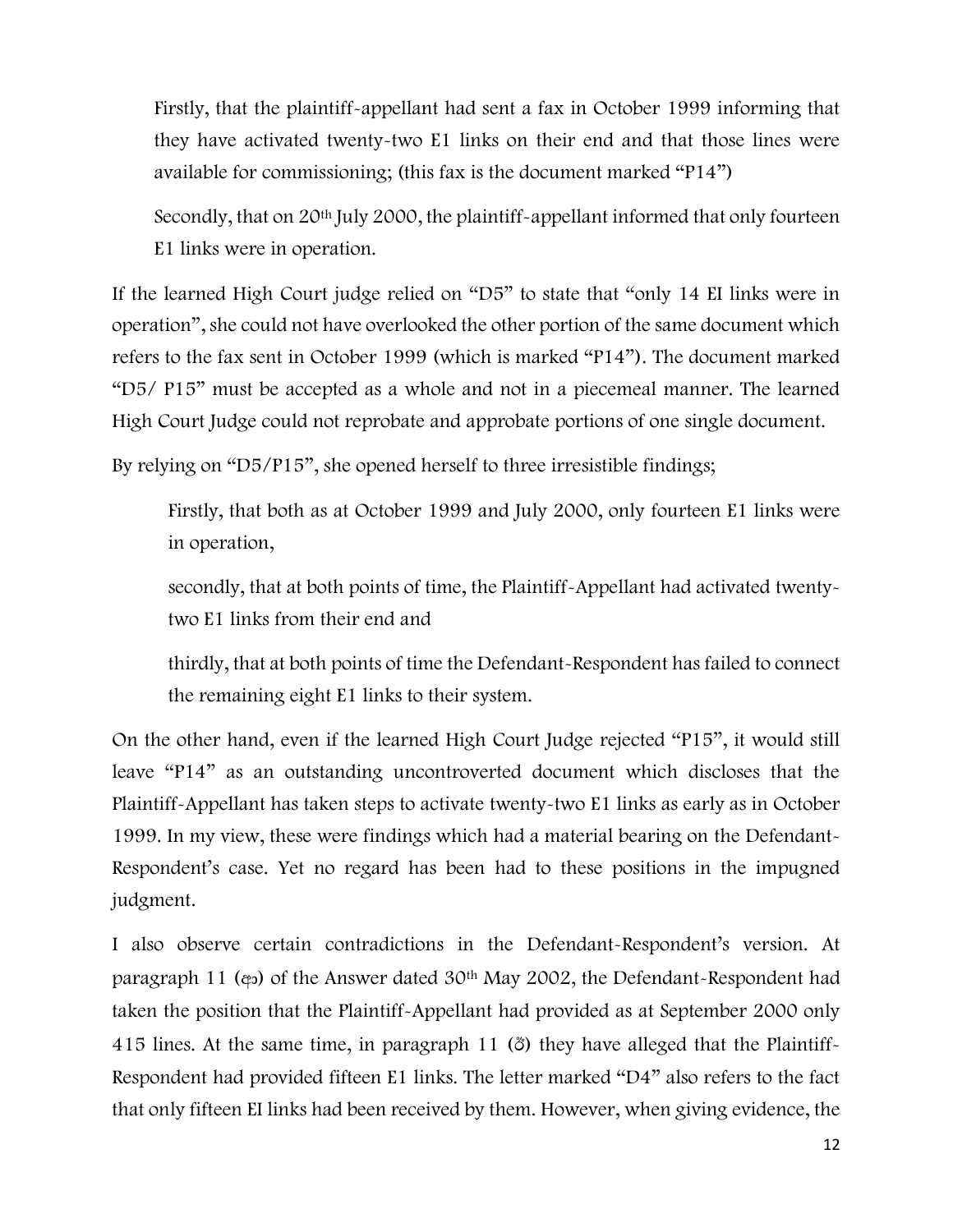witness had taken the position that only fourteen E1 links were provided. (*vide* pp. 691-696).

Considering the fact that one E1 links carries 30 simultaneous telephone lines – which is a fact admitted by both parties—this contradiction cannot be overlooked. If the Plaintiff- Respondent allegedly provided only fourteen E1links, then, the Defendant-Respondent ought to have been able to use 420 lines. On the other hand, if fifteen E1 links were provided, then the number of activated telephone lines should come up to a total of 450. In fact, based on the evidence made available by both parties, 415 lines could only have arisen from 13.888 E1 links. Whether the Plaintiff-Appellant could provide decimals in a package which guarantees 30 simultaneous links or whether activation of all 30 links happened in one go, is a question which the learned High Court Judge ought to have given her mind to.

Furthermore, there is also the peculiar act of the Defendant-Respondent continuing to pay approximately 20, 000, 000/- in the months of January 2000, June 2000, and in August 2000. This is demonstrated in "D10" which is a document marked by the Defendant-Respondent himself. The Defendant-Respondent's proposal to vary the minimum commitment came in June 2000. If there was in fact a shortcoming in relation to the number of telephone lines, the dispute with regard to the minimum commitment should have arisen earlier. At the very least, the Defendant-Respondent had the opportunity to pay 2/3rd of the payment as suggested by them post June 2000. However, as per their own document "D10", the payments appeared to have been made taking the Rs. 20, 000, 000 as the basis. The learned High Court Judge has also concurred in this view; "It is categorically stated by the Defendant that it has paid a sum of Rs. 200, 000, 000/- from September 1999 to September 2000 for the telephone services provided by the Plaintiff  $\left[ \ldots \right]$ " (vide p. 10 of the Judgment).

Nevertheless, these contradictions have escaped the scrutiny of the learned High Court Judge. It appears that she has only mechanically noted them down without giving her mind to their veracity or consistency. The totality of Defendant-Respondent's evidence does not support the position taken in "D4". In those circumstances, the finding in the judgment that "if the plaintiff has provided the 22 E1 links there was no necessity for the Defendant to write the said letter marked D4" remains unsubstantiated.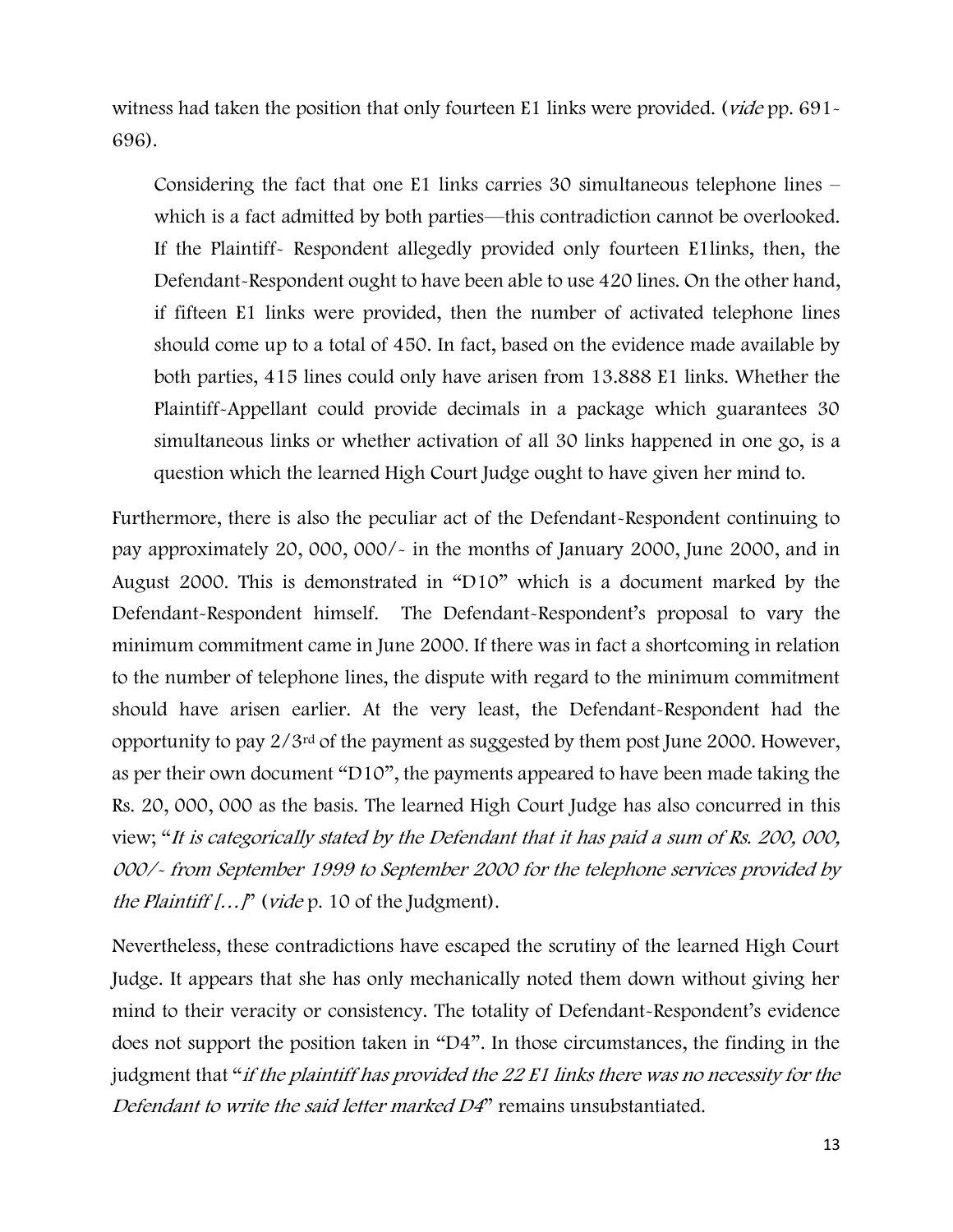As I noted at the very outset, the Defendant-Respondent raised in appeal that the Plaintiff-Appellant agreed to reduce the minimum monthly commitment. They sought to establish this by referring to a credit note passed by the Plaintiff-Appellant in August 2000. As per "P19", there is a credit note worth Rs. 11, 865, 134/95 passed by the Plaintiff-Appellant on 07th August 2000. The credit note is explained as "credit note passed in our books to reduce the disputed amount of LKR 31, 865, 134/95 to LKR 20, 000, 000 as agreed with you."

The Defendant-Respondent took the position that the words "agreed with you" is proof of the fact that the Plaintiff-Appellant agreed to the modified minimum monthly commitment. However, this position has not been accepted by the Plaintiff-Appellant. Furthermore, there is no evidence that the Plaintiff-Appellant signed and accepted the modification proposed via "D4". This fact was also admitted by Mr. Abeywardena (vide pp. 701, 702 of the brief). In his evidence he conceded that if the Plaintiff-Appellant had agreed to his terms, a total of Rs. 31, 865, 134/95 should have been reduced from the bill. (*vide* p.702). At the same time, he also stated that the Plaintiff-Appellant had allegedly communicated to reduce a sum of Rupees 10 million in lieu of 31 million through a purported letter marked "D15" (vide p. 703 of the brief) Regrettably, this letter does not form a part of the brief. Therefore, I am unable to ascertain the veracity of that claim. In any event, I observe that there is still a discrepancy in that position. The Credit note is ostensibly made corresponding to a sum of Rs. 20, 000, 000 while Mr. Abeywardena alleged that the Plaintiff-Appellant purportedly agreed to a sum of Rs. 10 million.

The second ground which the Defendant-Respondent alleged was that there were irregularities in Plaintiff-Appellant's accounts. Mr. Abeywardena has asserted in his affidavit that the Plaintiff-Appellant company charged them an extra Rs. 27, 061,026/34 in July 2000. However, in cross examination, Mr. Abeywardena admitted that on the face of the August invoice this amount was later credited to their account on 07th August 2000. (vide pp. 707-709). Irrespective of this, Mr. Abeywardena had conceded that even if all alleged extra charges were deducted, the Defendant-Respondent would still not have been able to cover the amount they were due to pay.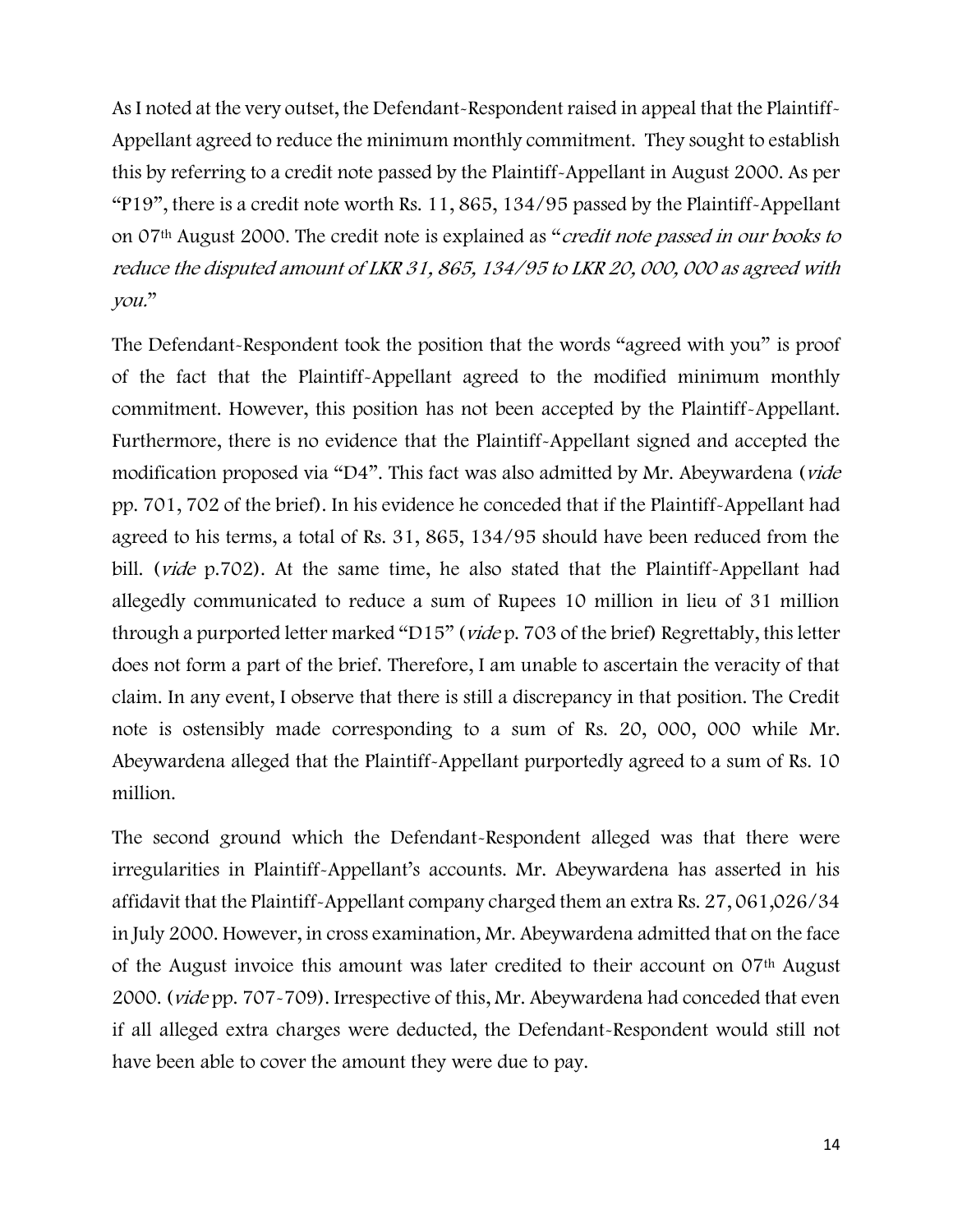The final line of argument taken by the Defendant-Respondent is that the termination was unjustified for being premature. They contend that the September bill had the 6<sup>th</sup> of October 2000 as the final date for payment and that the Plaintiff-Respondent terminated the contract on the 26th of September in violation of the contract. I am unable to agree with this contention.

The agreement was terminated on account of the failure to settle in full the total of Rs. 69, 309, 219/95 which had been long overdue. In terms of clause 11 (a) of the Agreement, the Plaintiff-Appellant had the right to disconnect the services "when any service dues have not been paid upon it becoming due and payable in terms of Clause 5.2 and clause 6 above in respect of this Service or in respect of any other service given to the subscriber in pursuance of any other agreement."

The first notice in this regard came in August 2000 where the Plaintiff-Appellant brought to the attention of the Defendant-Respondent that they have an outstanding balance of some 75 million rupees. The second reminder came on 11th September 2000. This letter also gave an ultimatum to the Defendant-Respondent to 'settle in full' the outstanding amount by 14th September 2000 or to risk discontinuation of service. Nevertheless, by 25th September the Defendant-Respondent only paid some 28 million rupees. The payment had been made after the 14th September which indicates that the Plaintiff-Appellant had granted a further grace period to the Defendant-Respondent to uphold their end of the bargain.

Therefore, when the Defendant-Respondent only paid 28 million which does not come up to even ½ of the due amount, the Plaintiff-Appellant may have apprehended a real likelihood of defaulting. In those circumstances, they resorted to discontinue the services as notified.

In the totality of the aforementioned circumstances, it is my considered view that the learned High Court judge misdirected herself when she decided in favour of the Defendant-Respondent. "D4" alone is insufficient to substantiate that the Plaintiff-Appellant has failed to provide twenty-two E1 links. There are apparent contradictions and infirmities in the Defendant-Respondent's case, which when taken together, have the force of vitiating the position taken in "D4". Confronted with these, it is difficult to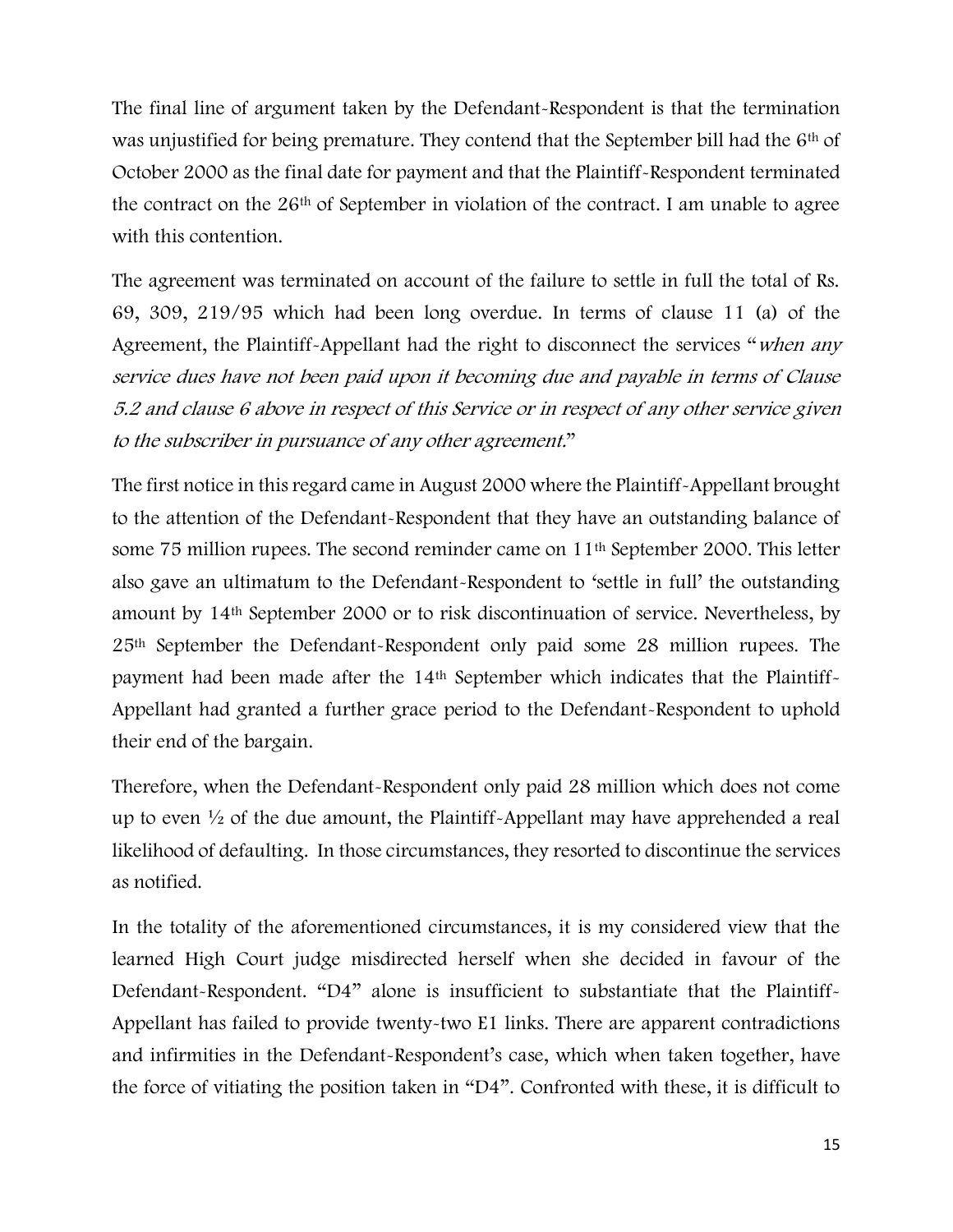hold that the Defendant-Respondent has proved the case on a balance of probabilities. In the result, no question of damages could arise.

Nevertheless, in the interest of justice, I will proceed to briefly examine the second ground of appeal raised by the Plaintiff-Appellant.

Learned President's Counsel appearing for the Plaintiff-Appellant contended that both the Roman Dutch Law as well as the English Law, clearly lay down the principle that in a claim for damages for breach of contract, no compensation for loss of reputation can be considered.

The Plaintiff-Appellant placed great reliance on the decision Seabridge Shipping Ltd. v Ceylon Petroleum Corporation (2002) 1 SLR 126, to substantiate that the Respondent is not entitled to claim damages for the goodwill and reputation for breach of contract. In the said case, the Court of Appeal followed the following position found in Anson's Law of Contract:

"Damages cannot, in principle, be recovered in a contractual action for injury to reputation . . .

An exception, however, exists in the case of a banker who refuses to pay a customer's cheque when he has in his hands funds of the customer to meet it. If the customer is a tradesman, he can recover in respect of any loss to his trade reputation by the breach."

They further submitted that the Roman Dutch Law position as illustrated in Justice Weeremantry's The Law of Contracts (Vol. I, page 890) is identical: "Loss of reputation would thus not be treated as a natural result of breach of contract, nor would damages be awarded in contract for injury to the plaintiff's feelings."

However, it is the contention of the Defendant-Respondent that the position taken in Anson's law of contract as quoted in Seabridge case has changed ever since. He drew our attention to a more recent edition of Anson's Law of Contract where it is stated that;

"Although damages cannot be recovered in a contractual action for injury to reputation per se, they may be where the loss of reputation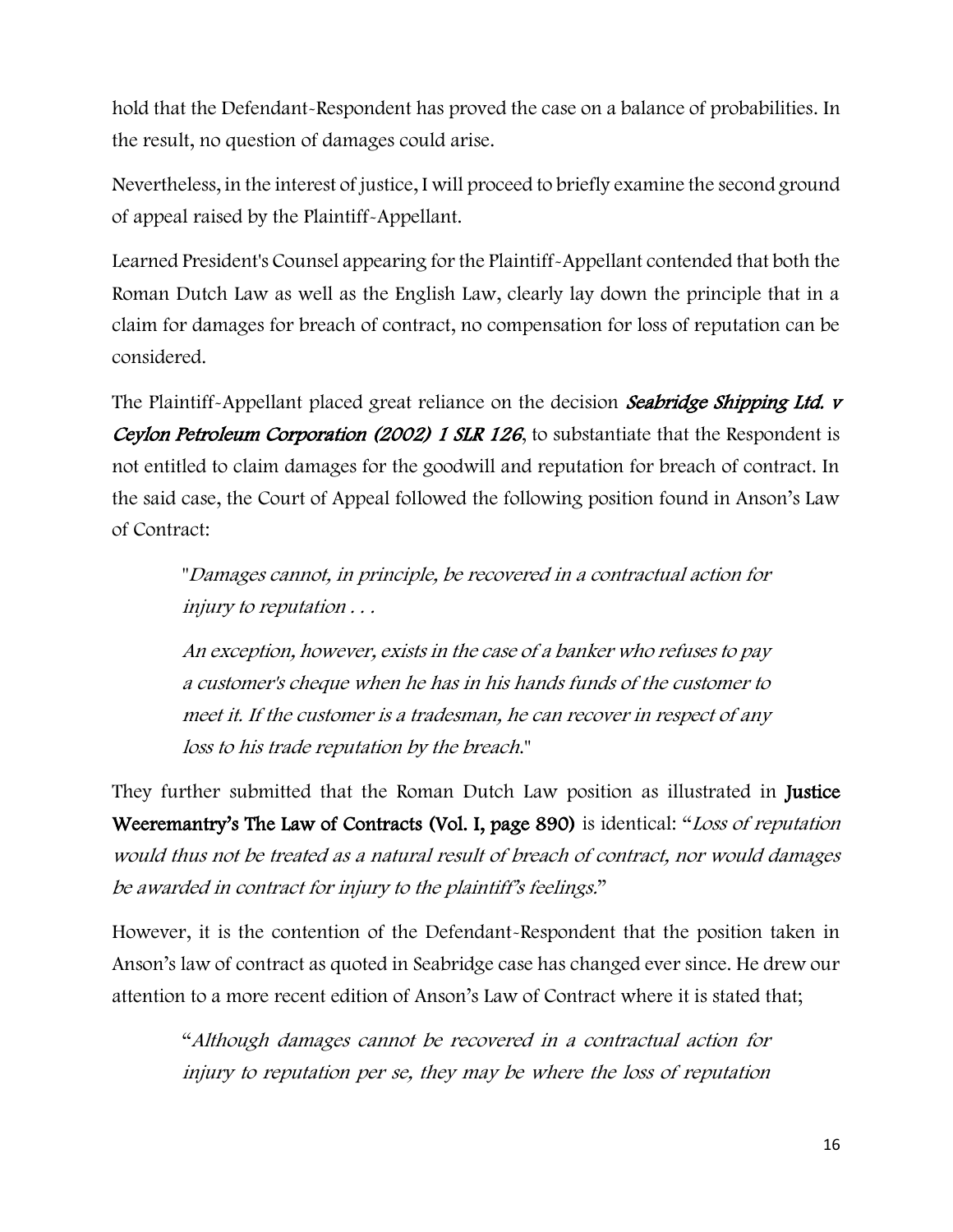caused by the breach of contract causes financial loss" (Anson's law of contract, 30th Edn pp. 568-569)

He further cited the case Malik v Bank of Credit and Commerce International SA (1997) **3 All E R 1** where it was held that:

"[the] fact that the breach of contract injures the plaintiff's reputation in circumstances where no claim for defamation would lie is it by itself a reason for excluding from the damages recoverable for breach of contract compensation for financial loss which on ordinary principles would be recoverable. An award of damages for breach of contract has a different objective: compensation for financial loss suffered by a breach of contract, not compensation for injury to reputation".

There was a further contention that pure Roman Dutch Law never existed in Sri Lanka and that to a great extent, its remnants have been modified and influenced by the infiltration of English law principles. I observe that this position is supported by Justice Weeramantry's treatise which notes that;

"The superior development of the subject of contractual damages in English Law has hence resulted in the superimposition of English principles on the Roman-Dutch Law." (The Law of Contracts (Vol. I, page 888))

Hence there is no necessity for us to embark on a voyage of discovery to determine the applicable law. The question in narrow terms is to see whether 'patrimonial loss' in Roman Dutch Law or 'damages for contractual breach' in English Law allows damages for reputation and loss of Goodwill.

There is no doubt that a cause of action in respect of injury to reputation lies in the law of delict. The law of delict provides for damages, where the necessary ingredients are present, whether or not the said reputational injury has caused a financial loss. There is no requirement to prove actual damage. On the other hand, an award of damages for breach of contract has a different objective. To quote the words in **Malik v Bank of Credit** and Commerce, this objective is "compensation for financial loss suffered by a breach of contract."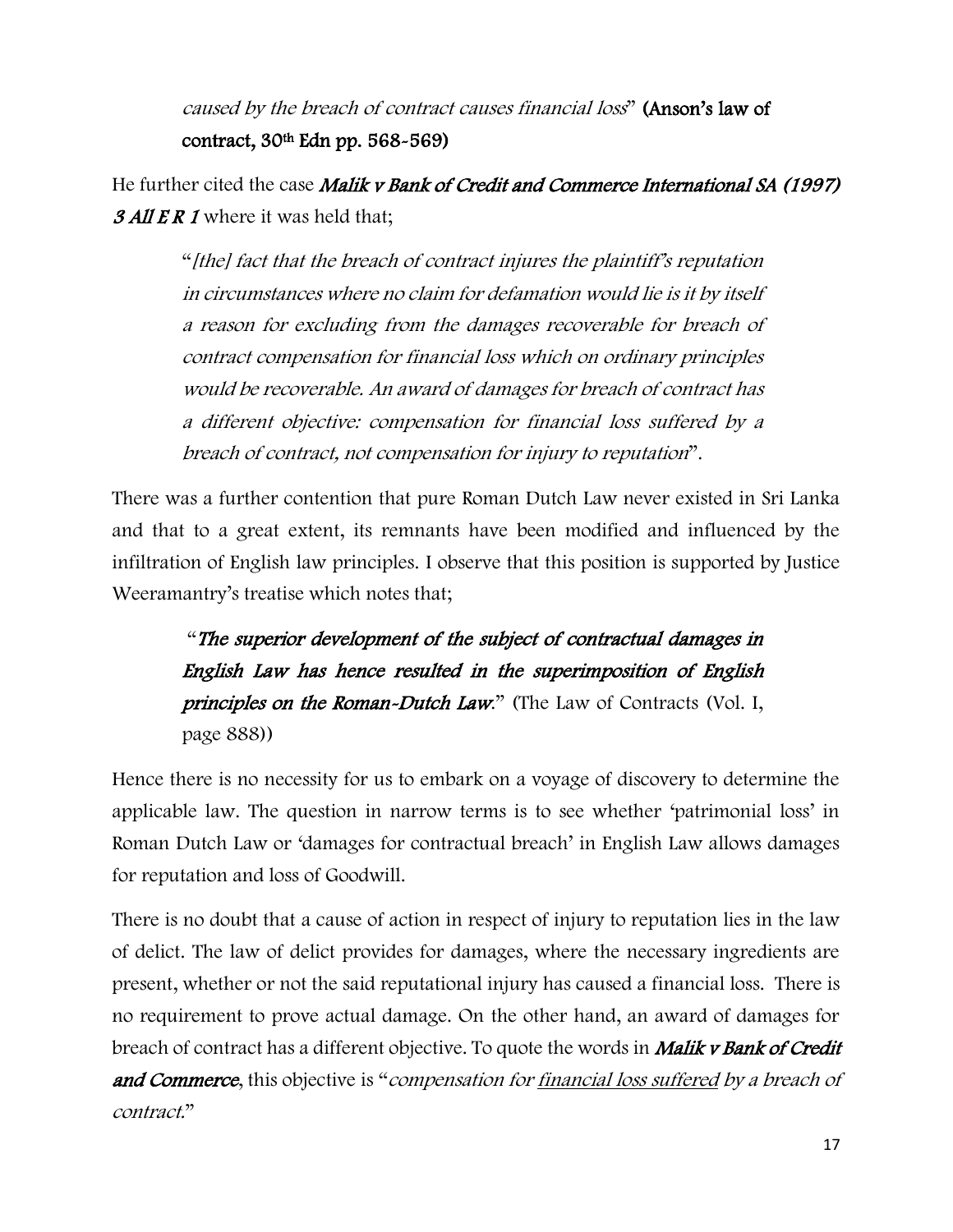As often seen in matters involving commercial entities, the distinction between damage to reputation and financial loss can become blurred. Damage to the reputation of professional persons, or persons carrying on a business, frequently causes financial loss. There is no question that, a "supplier who delivers contaminated meat to a trader can be sued for loss of commercial reputation involving loss of trade" [vide Malik v Bank of Credit and Commerce].

Thus, in so far as a commercial entity is concerned, financial losses incurred by loss of reputation caused by a breach of contract is a 'patrimonial loss' and not a compensation for 'pain or suffering'. There is no punitive element involved. This also accords with the principle in Roman Dutch Law as found in Justice Weeramantry's The Law of Contracts (Vol. I, page 889)

"[…] the true damnum in contract is compensation for patrimonial loss. Hence an important difference between contractual and tortious damages is that the former are awarded with the object of giving compensation for loss suffered and are not influenced as tortious damages are by the consideration that the wrongdoer should be punished nor do they concern themselves with the mental or bodily suffering of the injured party."

The question therefore is one of evidence as oppose to principle. The claimant must prove that the breach of contract which caused a reputational loss and damages to Goodwill gave rise to a financial loss. This was also the position taken in **Hatton National Bank v** Tilakaratne (2001) 3 SLR 295.

Mr. Abeywardena had stated in his affidavit;

"[the defendant] had entered into contract with several satellite service providers as such as Lockheed Martin International and other International Telecommunication Service providers;

Had entered into contract for leasing optic fiber international links from Germany where the satellite circuits end to London and New York

Purchased and installed 03 Nos. international gateway switches in the United Kingdom with the capacity of 160EI links (4800 telephone circuits)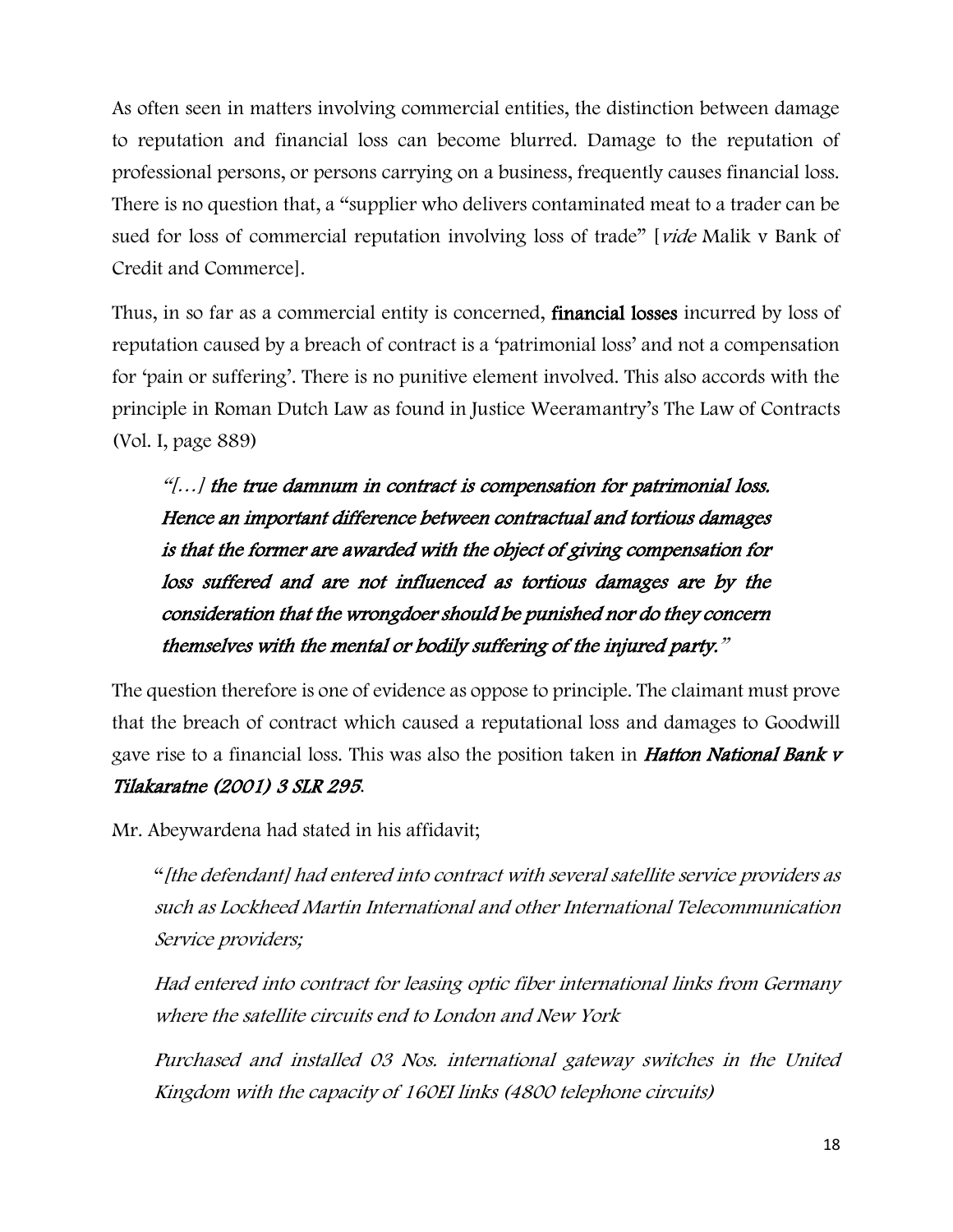Purchased and did the setting up of several satellite earth stations to receive satellite signals for international communications with associated transmission and switching equipment

I state that the defendant was compelled to make payments to such Satellite and Telecom providers and maintain such telecommunication system at heavy costs notwithstanding the termination of services by the plaintiff as International agreements with US companies cannot be terminated arbitrary without paying heavy damages.

I state that the defendant was equipped to carry heavy international telecommunication traffic to Sri Lanka through the plaintiff's telecommunication system" (paragraphs 30-33)

The hardships which are alleged by the Defendant-Respondent does not follow that they have suffered any financial losses by the alleged damages to their Goodwill. There is nothing which indicates that other trader/service providers were not inclined to continue their relationships with the Defendant-Respondent. Neither is there any evidence to suggest that the Defendant-Respondent missed out on other contractual opportunities or business prospects because of the alleged breach of contract. In fact, the only basis as alluded by the Defendant-Respondent, for calculating damages for loss of Goodwill is "whether a third-party purchaser would pay Rs. 2,000,000,000 over the Net Asset Value of the Respondent to purchase the Respondent in open market as a going concern, considering that the Respondent has an earning potential of over Rs. 18, 000,000,000 in 15 years at the lowest estimations".

This Court is therefore invited to make a highly technical opinion on business valuation, for which we have neither the expertise required nor any evidence towards this end.

In the absence of cogent evidence, other than the Defendant-Respondent's mere say so, a claim of reputational loss and damages to Goodwill causing financial loss arising out of the breach of contract cannot be sustained. In fact, what the Defendant-Respondent attempts to claim under the purported damage to Goodwill is not a financial loss but compensation for purported 'injury or suffering'. As I indicated earlier, claims involving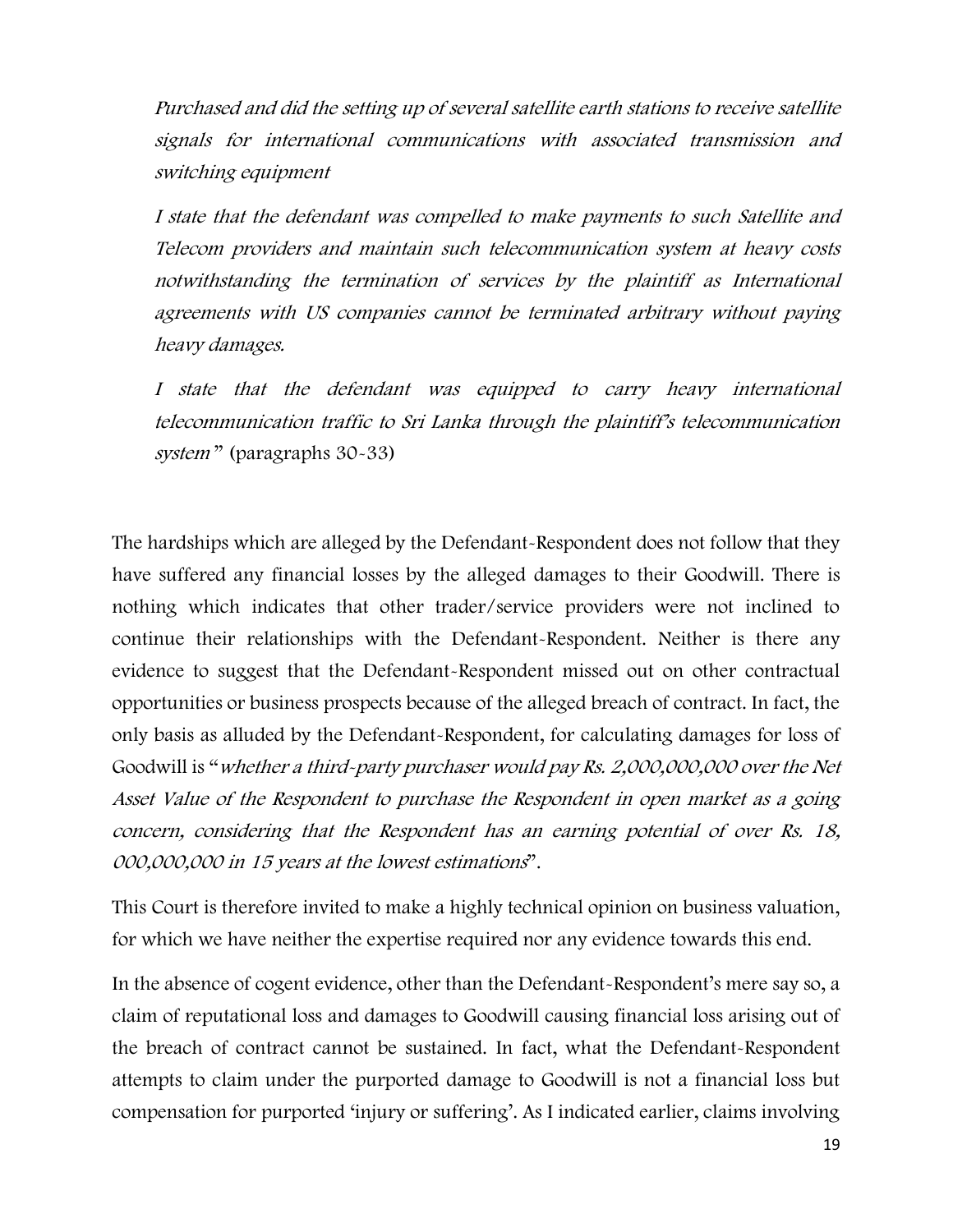pure injury and suffering cannot be deemed patrimonial loss. They are in fact damnum injuria for which the legal remedy lies in the law of delict.

In those circumstances, I hold that the learned High Court Judge erred when she allowed the Defendant-Respondent's claim for 2,000,000,000 rupees for damages to Goodwill. I also take it upon on me to observe that there is a glaring failure on the part of the learned High Court Judge to address her mind to the question of damages. There is nothing in the impugned judgment which indicates that the learned High Court judge deliberated, let alone called for evidence, to ascertain the said claim.

This overall paucity of reasons and loose ends apparent on the face of it, renders the the Judgement to be violative of section 187 of the Civil Procedure Code. The said section reads;

"The judgment shall contain a concise statement of the case, the points for determination, the decision thereon, and the reasons for such decision; and the opinions of the assessors (if any) shall be prefixed to the judgment and signed by such assessors respectively"

It has been established in a series of judgements that failure to comply with the mandatory requirements in Section 187 of the CPC vitiates the judgment. (vide Dona Lucihamy v. Ciciliyanahamy 59 NLR 214, Warnakula v Ramani Jayawardena (1990) 1 SLR 206, Sobanhamy v Somadasa (2005) 3 SLR, Perera v Calderla (20070 1 SLR 165 )

In Warnakula v Ramani Jayawardena (1990) 1 SLR 206, a District Court judgment was vitiated by the Court of appeal for failing to consider the evidence.

"The learned counsel for the plaintiff-appellant submitted to court that the learned District Judge had failed to consider and analyse the evidence. He further submitted that the learned District Judge had failed to give reasons for the findings and he had totally failed to consider the complaints and the documentary evidence produced in this case.

There is force in the submission of counsel. The learned District Judge had failed to evaluate and consider the totality of the evidence. His judgment was not in compliance of section 187 of the Civil Procedure Code. He has given a very short summary of the evidence of the parties and witnesses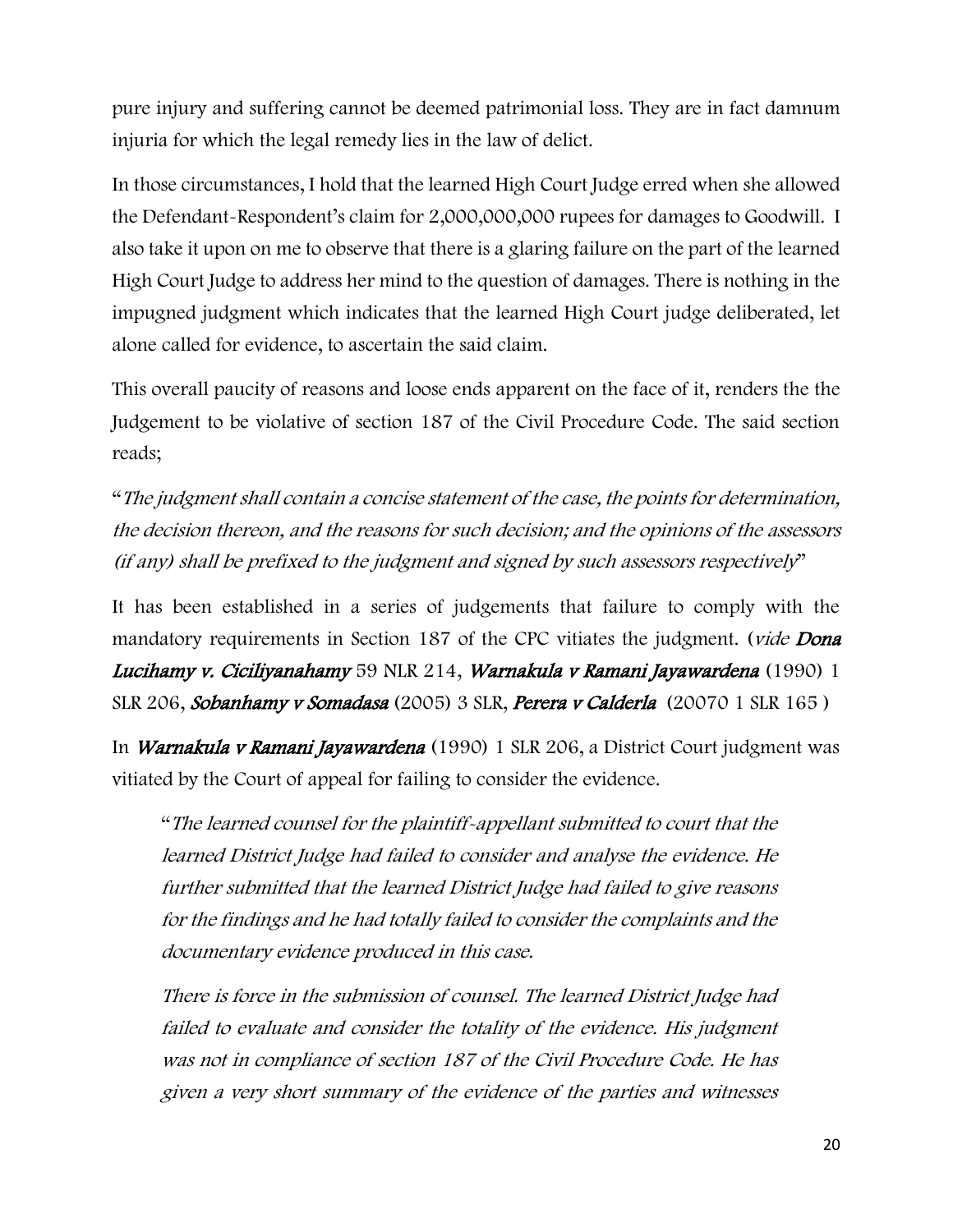and without giving reasons he had stated that he prefers to accept the evidence of the defendant-respondent as it was satisfactory and thereafter proceeded to answer the issues."

The case before us raises issues similar to the ones in the *Waranakula* case. The learned High Court judge has only given bare answers to the issues raised. We may assume that the learned Trial Judge was satisfied that the claim of the Defendant-Respondent deserved to be decreed. But the judgment of the learned Trial Judge was not final: it was subject to appeal and unless there was a reasoned judgment recorded by the Trial Judge, an appeal against the judgment may turn out to be an empty formality.

Appellate Courts generally attach great value to the views formed by the Judge of First Instance who had seen the witnesses and noted their demeanor. How the Judge who tried the suit, reacted to the evidence of a witness may not always be found from the printed record. It is for this reason that a judgment revealing the trial judge's thought process becomes an essential attribute of a trial. A mere order deciding the matter in dispute not only prejudices the rights of the parties but whittles down the importance attached to the judicial process. (vide. Swaran Lata Ghosh vs H. K. Banerjee And Another 1969 AIR <sup>1167</sup>) It colors the decision as one of whim or fancy instead of judicial approach to the matter in contest.

In the present case, it is apparent that the learned High Court judge has failed to review and examine evidence germane to each issue. There is unequivocal acceptance of the Defendant-Respondent's position, to the complete exclusion of the Plaintiff-Appellant's position, notwithstanding the infirmities I have discussed above. In the absence of cogent reasons which suggested themselves to the trial judge, her conclusion "If the plaintiff has provided the 22 E1 links there was no necessity for the Defendant to write the said letter *marked D4* $\degree$  is unacceptable and unconvincing. There is also nothing in the judgment to indicate that the learned judge has given her mind to the question of damages.

For the foregoing reasons, I hold that the judgment by the learned High court judge does not comply with section 187 of the Civil Procedure Code. I also hold that the learned High Court Judge has failed to appreciate the facts and evidence of the case and erred in concluding that the Defendant-Respondent was entitled to reliefs prayed in their